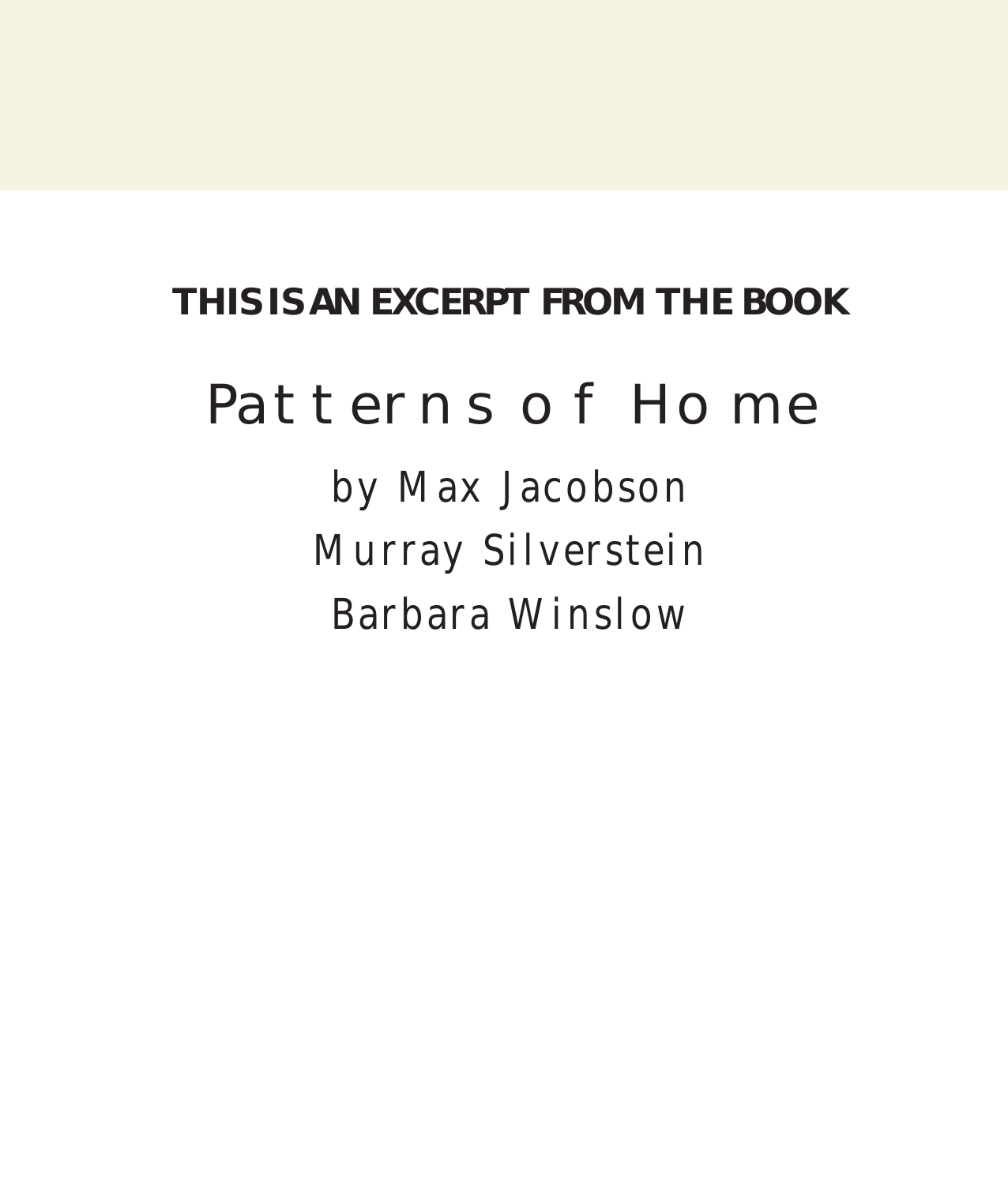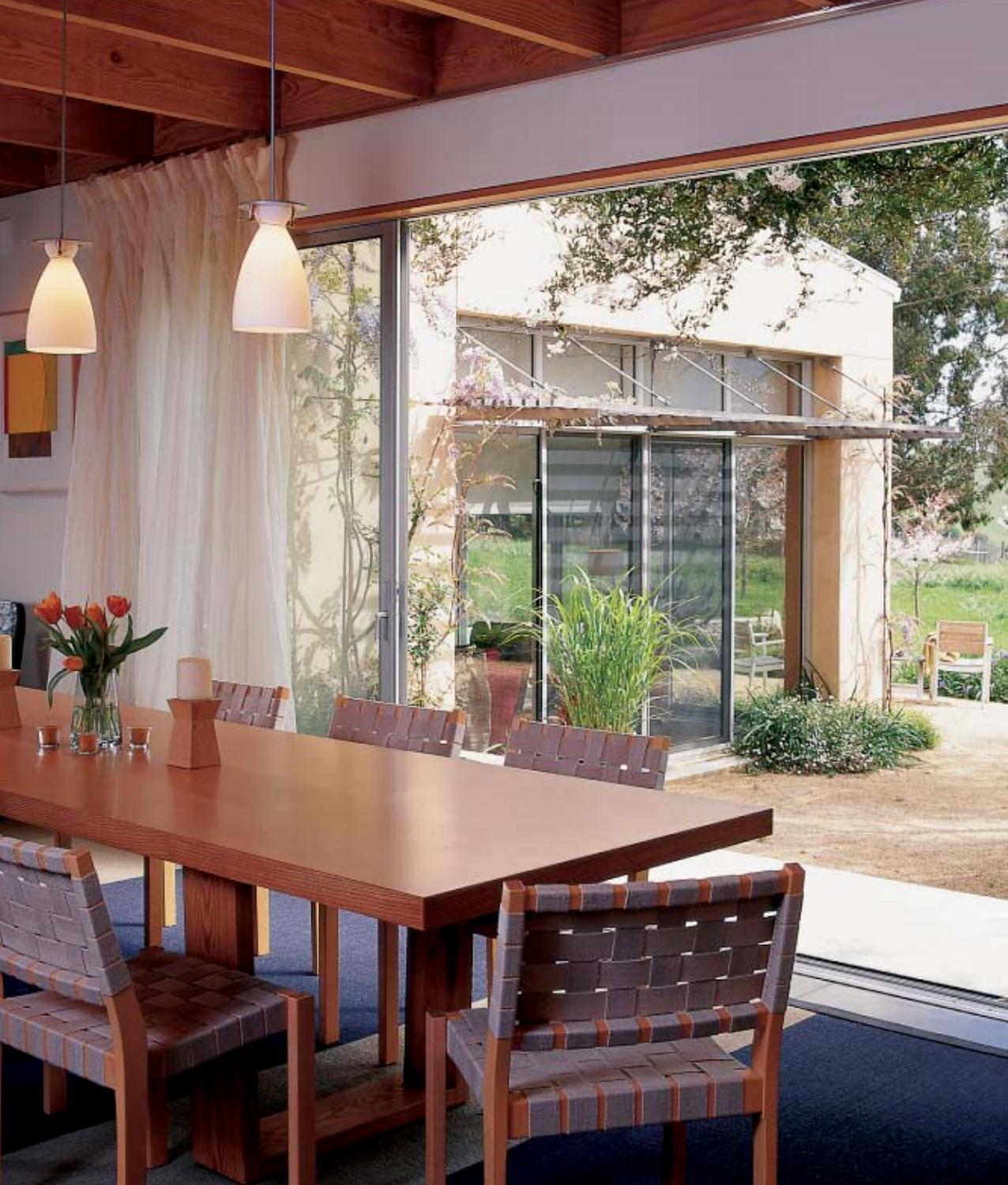

PATTERN TWO

*Well-designed homes with wellproportioned, satisfying interior rooms make well-proportioned exterior rooms of the spaces around them.*

## CREATING ROOMS, OUTSIDE AND IN

Just as surely as it shapes the dining room and the living room beyond, this house also shapes an outdoor room, a courtyard in between.

S YOU WALK AROUND AN EMPTY BUILDING SITE, a natural instinct<br>is to think, "the kitchen should go here... the living room<br>could look out in this direction...." We tend to imagine ouris to think, "the kitchen should go here… the living room could look out in this direction.…" We tend to imagine ourselves in the most important rooms of the house and think how these rooms can be oriented to fit the site. But a house, by its very presence on a site, creates outdoor rooms as well as indoor rooms. And the outdoor rooms should be as well considered and as well proportioned as the indoor rooms. In a well-designed house, there is a lively bal-

ance of indoor and outdoor rooms, and the two types of spaces form a kind of interlocking checkerboard on the site.

What makes this pattern so compelling is the fundamental idea that the critical *rooms* of a house, the rooms most used and treasured, are outside as well as in; and that, unless a house is conceived from the beginning as simultaneously shaping *both* kinds of rooms, the outdoor rooms end up as leftover spaces, without the coherence of design required to make them truly work. The indoor rooms can also suffer when a house is located and organized primarily with respect to its interiors. The indoor spaces can feel cut off from the site and can lack the in–out interplay that, regardless of climate, is so characteristic of successful homes.



Every house creates both indoor and outdoor rooms. Even the typical suburban house—shaped without much consideration for its outdoor spaces—creates two major outdoor rooms: "the front yard" and "the backyard."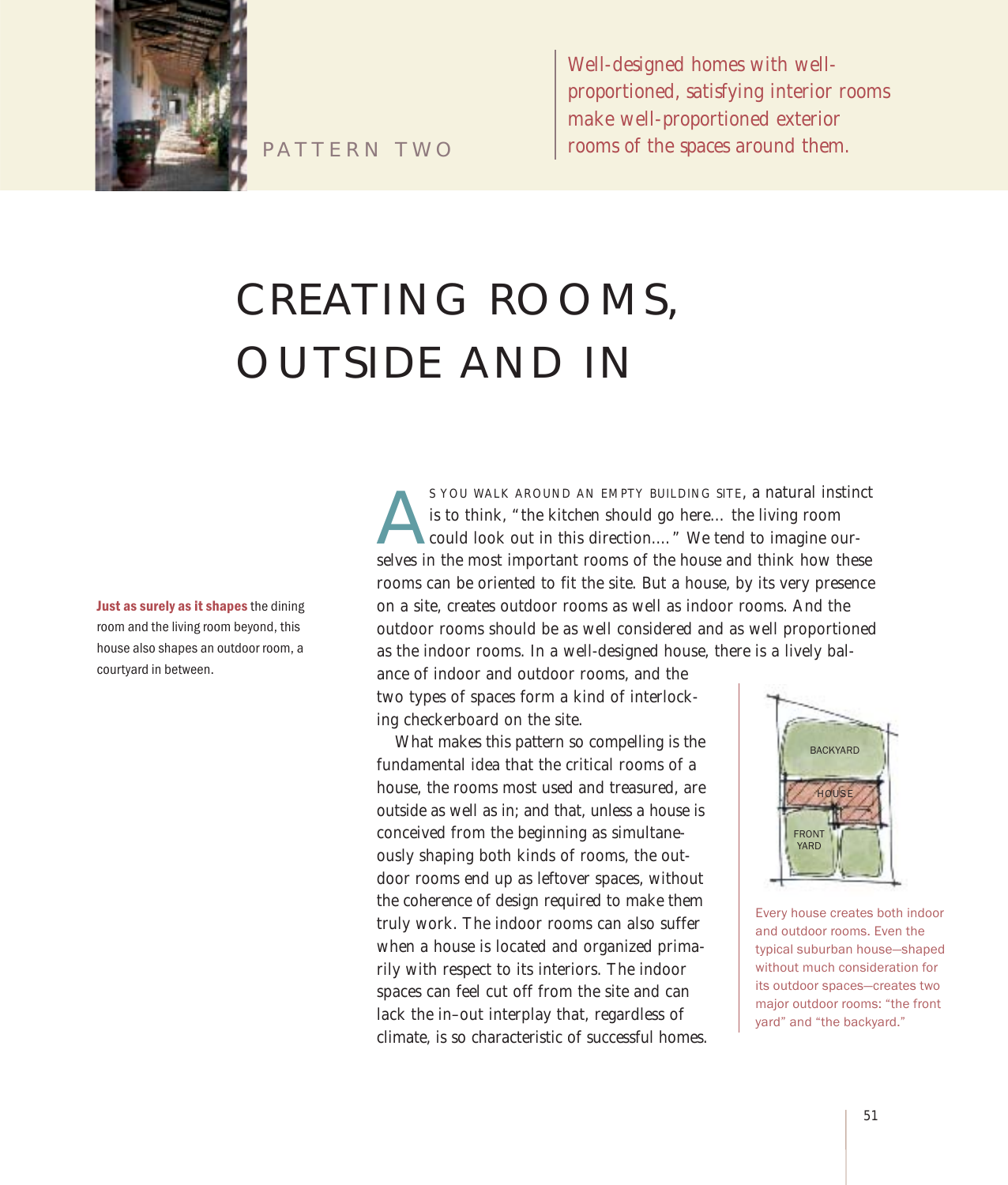

Here, the form of the house, while continuing to shape its interior rooms, more boldly shapes its exterior rooms as well.

#### **THE ROOTS OF THE PATTERN**

The roots of this pattern lie in a combination of ecological, psychological, and aesthetic factors. From an ecological point of view, rooms can be thought of as habitats. And outdoor rooms are outdoor habitats more likely to be lived in and used—and more likely, therefore, to be cared for and improved—when they are defined and tempered by the very building that is their users' primary habitat. A building that helps shape a courtyard, a greenhouse/garden room that helps shape its garden, a balcony that animates the patio below all illustrate cases in which the home, itself the primary "nest," is used to boldly delineate the outdoors immediately beside it.

In such cases, the presence of the building, if properly oriented to sun, shade, and wind, can create a microclimate and temper the outdoor room, making it all the more appealing. By comparison, outdoor areas that are largely leftover spaces, dissociated from the interiors



This courtyard is as carefully detailed as any indoor room. The low edges formed by the trellis, the low sitting wall that defines the outer edge of the court, the step-seats down from the dining room, and the two-story wing stepping down to the one-story pavilion all enhance the courtyard, helping it function as an interior room.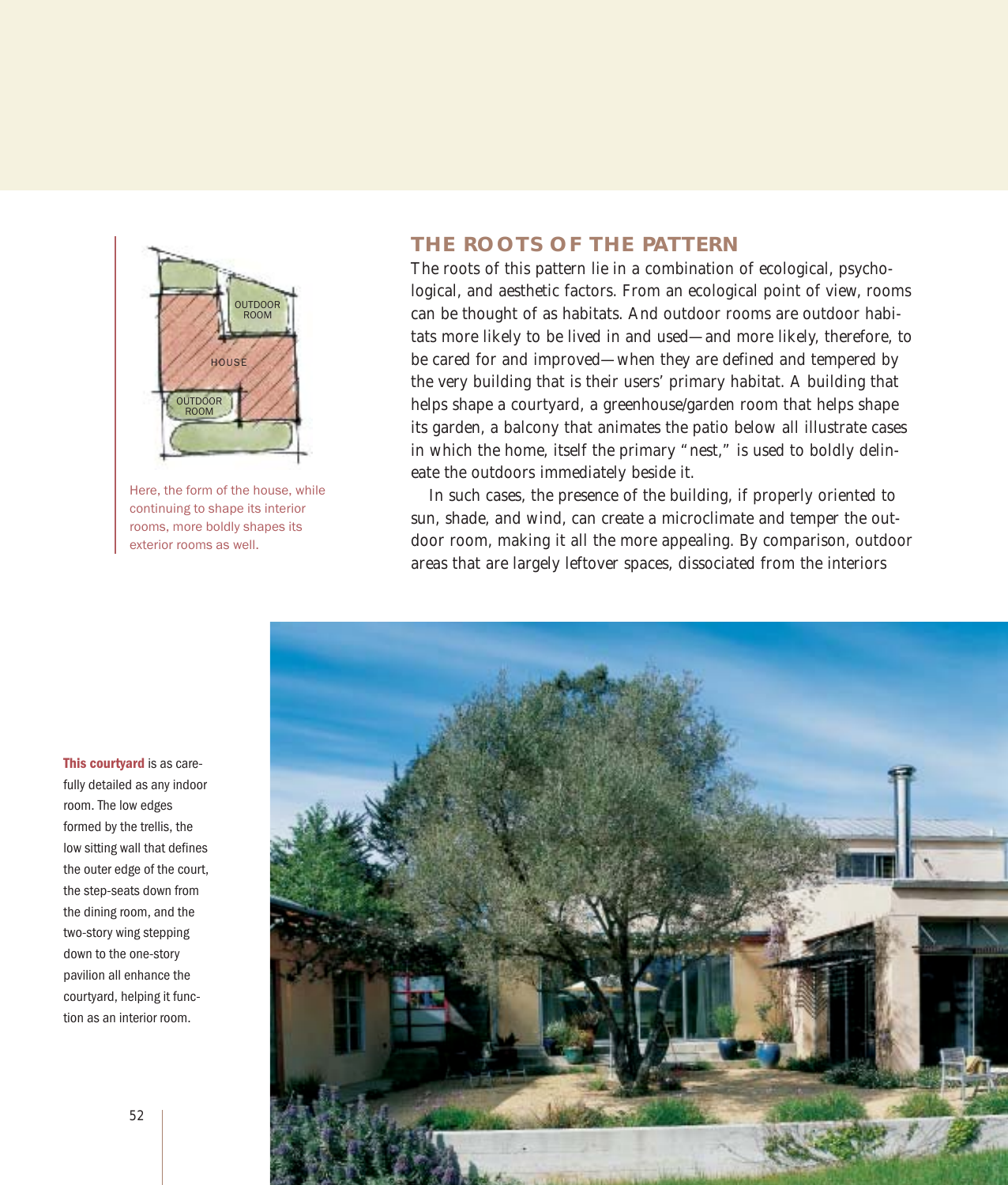where people gather, tend never to become rooms of everyday use and are thus apt to be neglected.

The psychological basis for the pattern stems from the need for defensible outdoor space—space that is both enclosed enough to be securely *ours* and open enough to be part of a greater natural order. Our need for such spaces is elaborated in Refuge and Outlook; here, it is used to help explain why an outdoor space, shaped by the home it serves, provides such pleasure. Perhaps the great secret contained by this pattern is that, just as deeply as we long for shelter, we long for sheltered gardens. And the homes that stir our souls are places that in single strokes create both. After all, the primary place of Genesis is the walled garden. Eden, architecturally, is a squarish outdoor room.

Aesthetically, the pattern tends to create rich and interesting quiltlike geometries of indoor/outdoor

space. Much of the charm and intrigue of the houses examined for this pattern comes from the way the buildings make a mosaic pattern of their sites. These patterns, inherently more complex, ambiguous, and replete with order than their suburban cousins (see the drawings on p. 51 and on the facing page), are satisfying in and of themselves because they are better integrated. Houses and sites that incorporate this pattern are like paintings in which the so-called negative space is as positively and imaginatively shaped as the foreground itself.

In the photo on p. 50, an outdoor courtyard is glimpsed through a dining room; the edge of the court is defined by a living room wing and its trellis. The interior rooms are the positive captured spaces, the reason the building exists… but they are also background foils that serve to define the courtyard, with the court itself as the primary positive space. In effect, it is the interplay of closed–open–closed that makes the whole place lively, a place where each space in turn becomes a positive force in the entire ensemble.



In effect, this house contains two living rooms: the indoor one and its outdoor equivalent. A generous opening between the two helps knit them together.



Under the impact of this pattern, a house and the space around it become an interlocking whole, each shaping the other.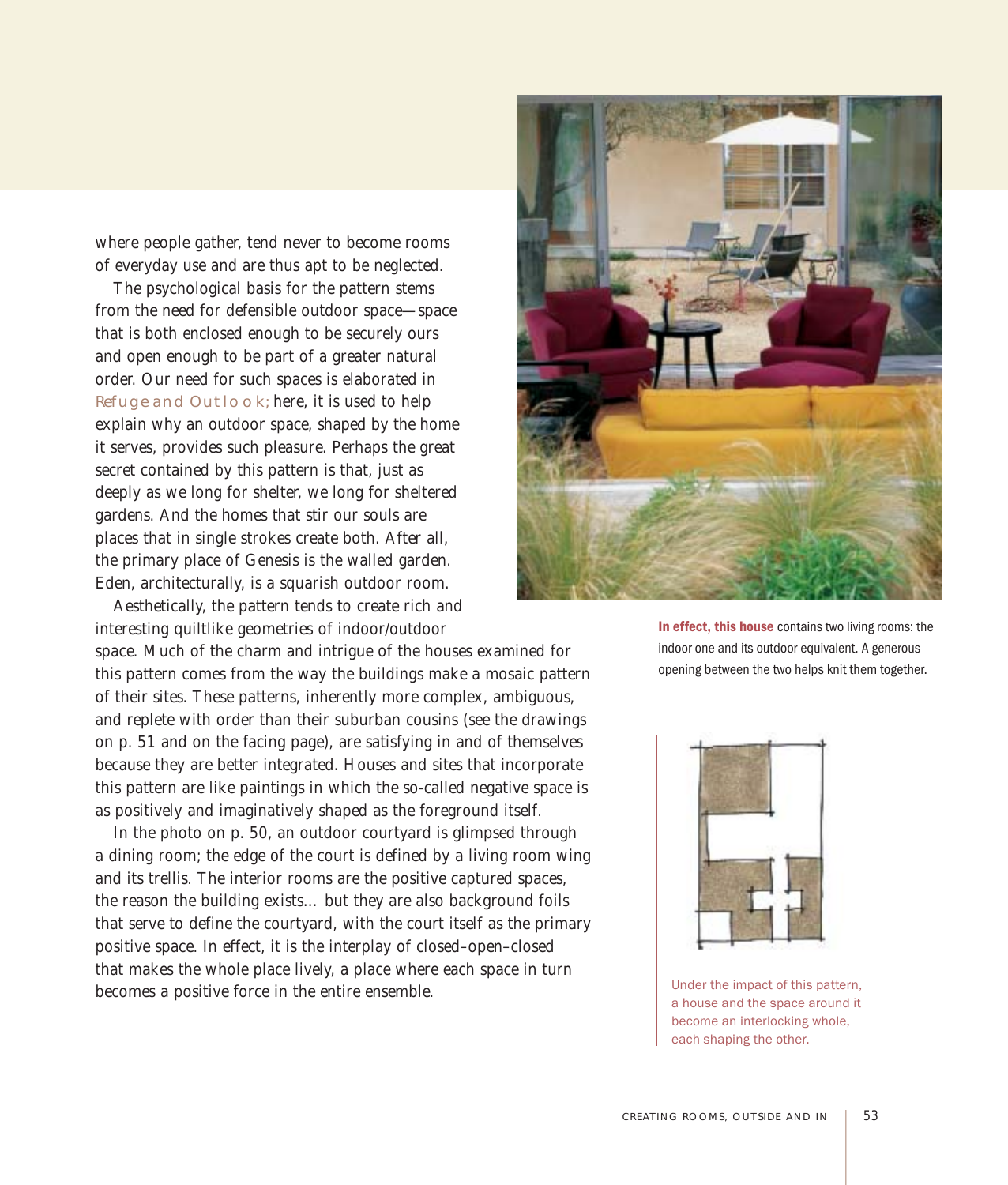

A gateway becomes like a front door into an outdoor room. After the building itself, gates, fences, and trees may be used to shape outdoor rooms.

#### **WORKING WITH THE PATTERN**

Homes create rooms, indoors and out. Use this pattern to think of the major rooms your home will contain. Imagine where they will be on the site and how they will be oriented.

- *Let the location of the indoor rooms shape the outdoor rooms,* both the natural outdoor rooms partially created by the site and the new ones created entirely by the building.
- *Imagine the entire site as a sequence of roomlike places,* a checkered pattern of indoor and outdoor spaces.
- *The sequence of rooms will have a natural hierarchy:* Some will be large, more important, and more central; others will be supportive and transitional. Some will be for cars and people; others will be for people only. Make them all part of the pattern and make sure none is useless, leftover space.
- *Use wings of buildings, exterior walls, outbuildings, and breezeways* to help create the basic pattern; use plantings, low walls, terraces, and furnishings to underscore and strengthen the pattern.







Major indoor and outdoor rooms are formed together, in interaction with the site.

The whole site is a hierarchical sequence of indoor/outdoor rooms.

A variety of elements walls, plantings, gateways, paths—are used to define and embellish the pattern of rooms.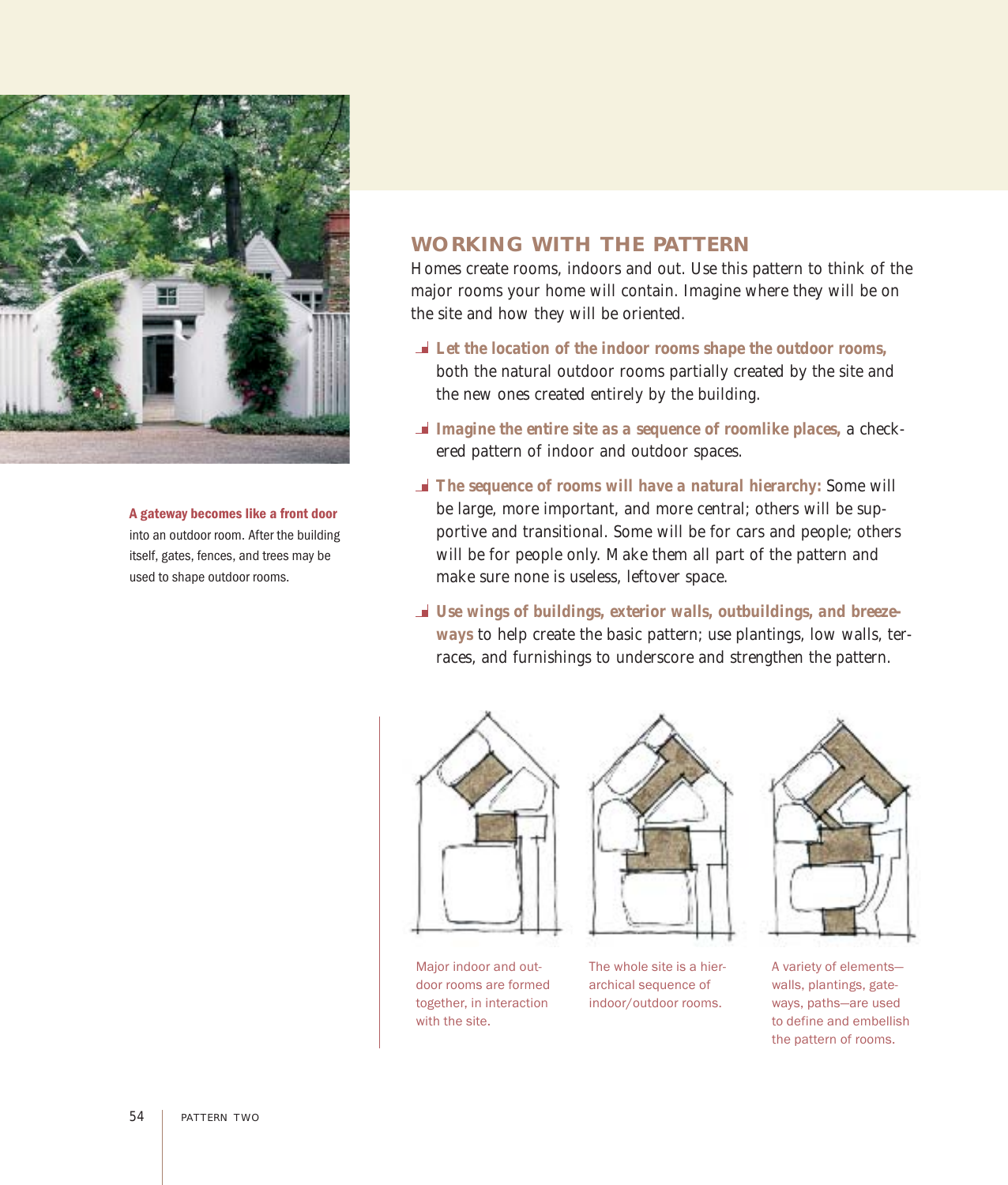### A Quilt of Courts and Rooms

THE SITE PLAN FOR THIS SMALL HOME in West Marin, California, by architect Cass Calder Smith, is a perfect example of the pattern in action. Three buildings are located on the site: a carport, an L-shaped main house, and a bedroom wing. These structures are located to orient the major indoor rooms of the house—living, dining, and so on—and to create an interconnected sequence of outdoor spaces. To clarify the way the pattern works, two colors are overlaid on the plan on p. 56: green for the major outdoor rooms and red for the indoor rooms.

The two-story portion of the house provides a strong back to the court. The flanking one-story wings give the court a comfortable scale.

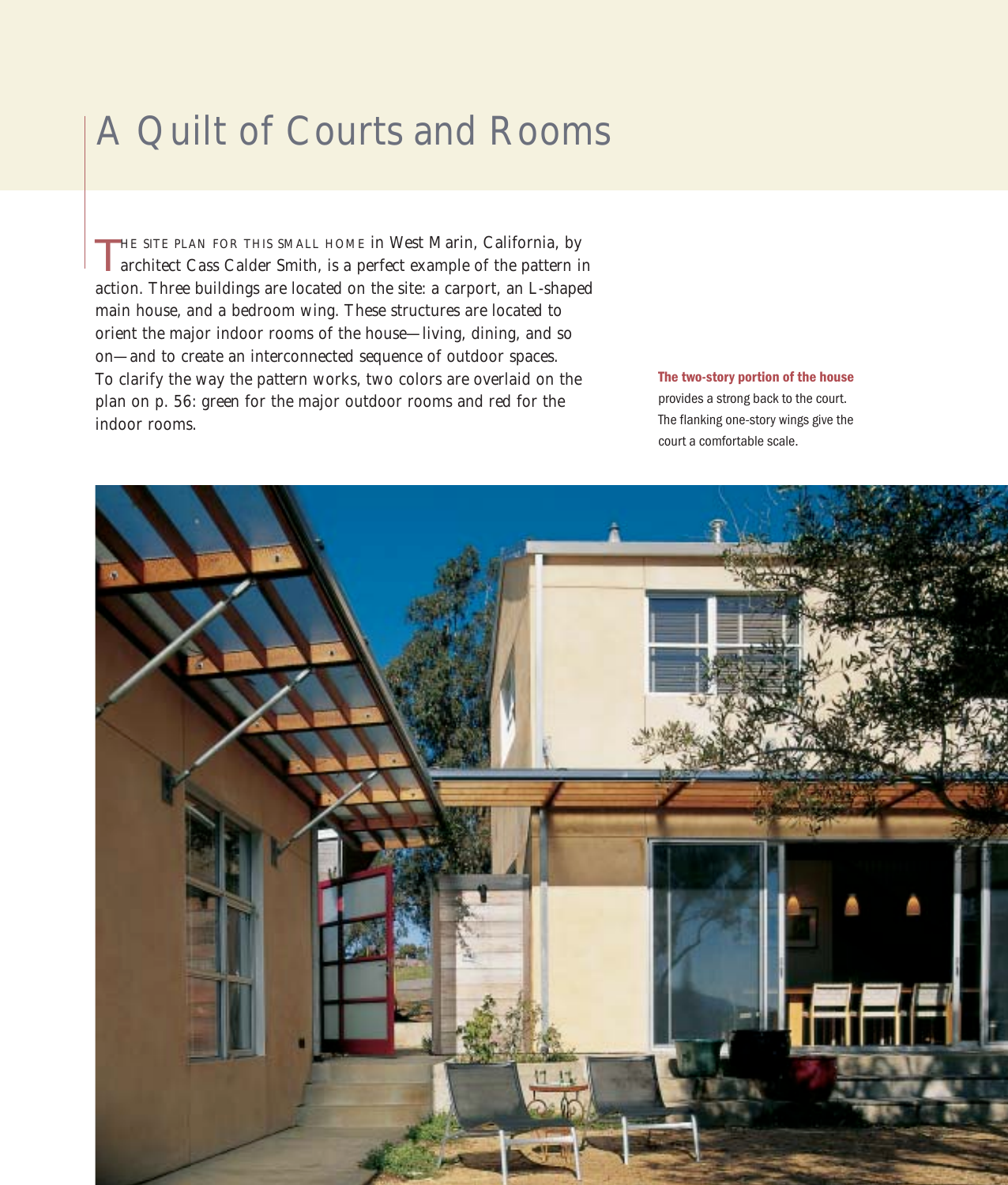

#### The two-story wall and the carport together define a north-facing court, the first outdoor room, a place to arrive and to leave the car behind. The two-story "back" buffers the court on the southern side of the site from prevailing winds.

#### **A HOUSE THAT CREATES ROOMS, OUTSIDE AND IN**



*Imagine the entire site as a sequence of roomlike places, a checkered pattern of indoor and outdoor spaces.*

It's interesting to note that all the colored shapes are "positive" shapes, shapes that have an identifiable form and feel whole, not exactly squares or rectangles, but square- and rectangular*ish*. The rectangles are never longer than 2:1, so they retain the quality of a comfortable indoor room (see Parts in Proportion). Each of the spaces is defined by elements of the building and aspects of the site. There are almost no "negative" spaces, those leftover places—often found between the major rooms—that are hard to define

and to make usable. The entire site is like a quilt of interlocking, well-shaped rooms.

In terms of the pattern, the most important rooms on the site plan are the living room, the dining room/study, and the south-facing central courtyard that is in part defined by these spaces. This trio of spaces forms the central common area: the living room and dining room define and anchor the courtyard, which in turn provides an intimate outdoor room into which the living and dining rooms open.

A key reason for organizing the site this way was to use the house as a buffer against the prevailing northerly winds, creating a protected courtyard open to a view. In this climate, where days are often sunny but cool, the building tempers the microclimate of the court, making it a comfortable room.

#### A HIERARCHY OF ROOMS

All the other rooms on the site are developed to complement the central court arrangement. The carport, for example, is located to allow a smooth transition onto the site by car and turned so that the rear ends of the cars are not left facing the street. But this same carport, in conjunction with the north wall of the main building, also forms an outdoor arrival room for cars and pedestrians, a coherent space, reinforced by landscape, in which the cars are left behind. On its south side, the carport is used to form a small entry court, a garden to pass through as we move toward a pivoting gate that, like the true front door of the house, opens into the main courtyard.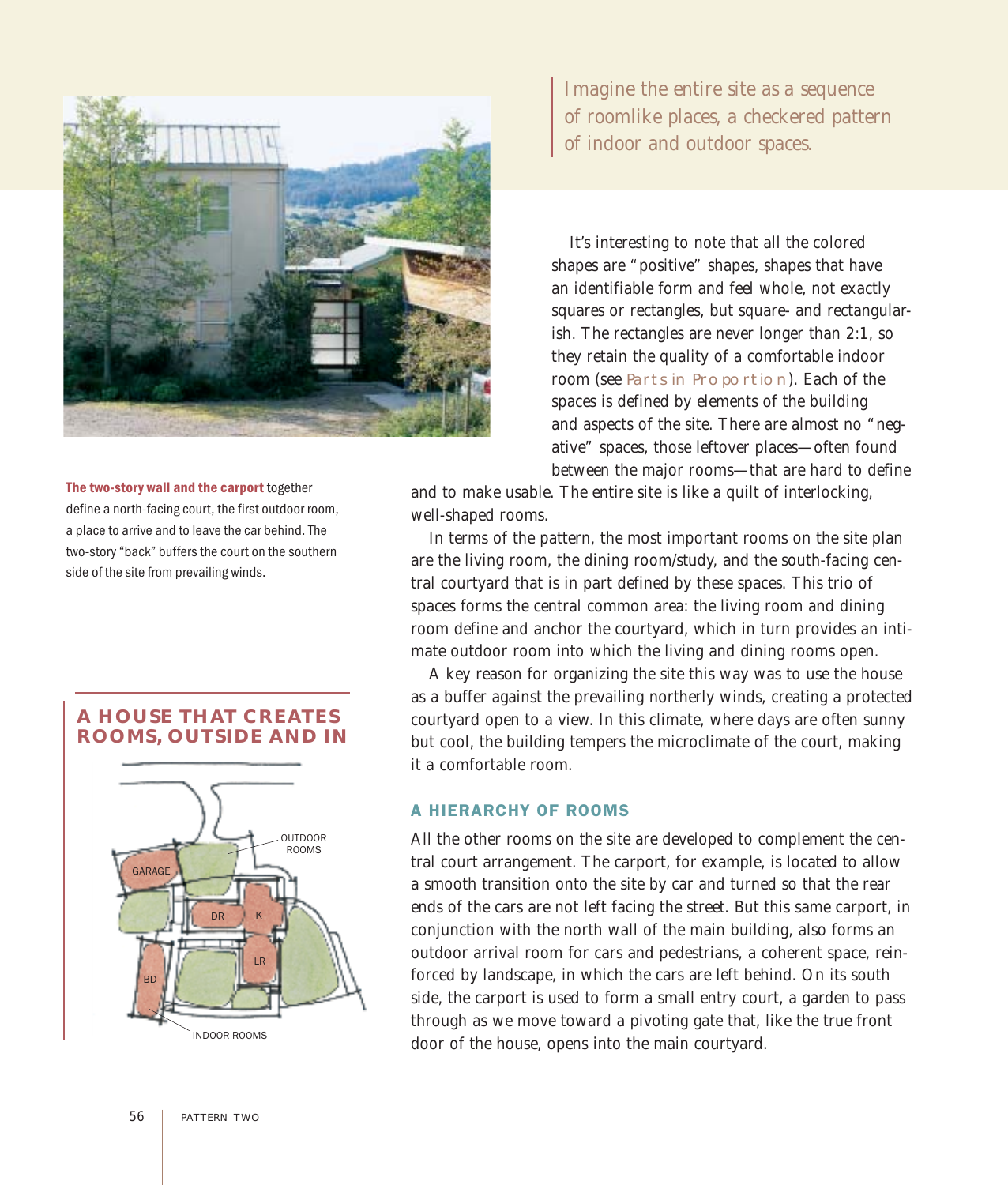

The main courtyard and the indoor room to its north (the dining room/study with its bedroom above) are the center of the plan. But the secondary spaces (the carport, the guest bedroom wing) are located to reinforce the pattern and to create a sequence of wellshaped rooms around the center. Like many of the farms in the area, this house uses the strategy of a building cluster to define its outdoor rooms. The house comprises three separate buildings. The living room, shaped like a one-story pavilion set off from the central twostory structure, is in effect a fourth building in the composition. The farm cluster tradition—in which yards and pens and gardens are shaped by the farmhouse, shed, and barn—is the inspiration for the site plan.

Like a front door into the house, the gate pivots into the main court. The carport has been left behind. The two trellises overlap to intensify the point of entry into the main court.



In checkerboard fashion, the carport and two-story wall create a second outdoor room: a pedestrian entry court that acts as a transitional place between the car court and the main court. The plantings, gate, and northern wall of the bedroom wing complete the definition of this outdoor room and continue the work of buffering the main court from the wind.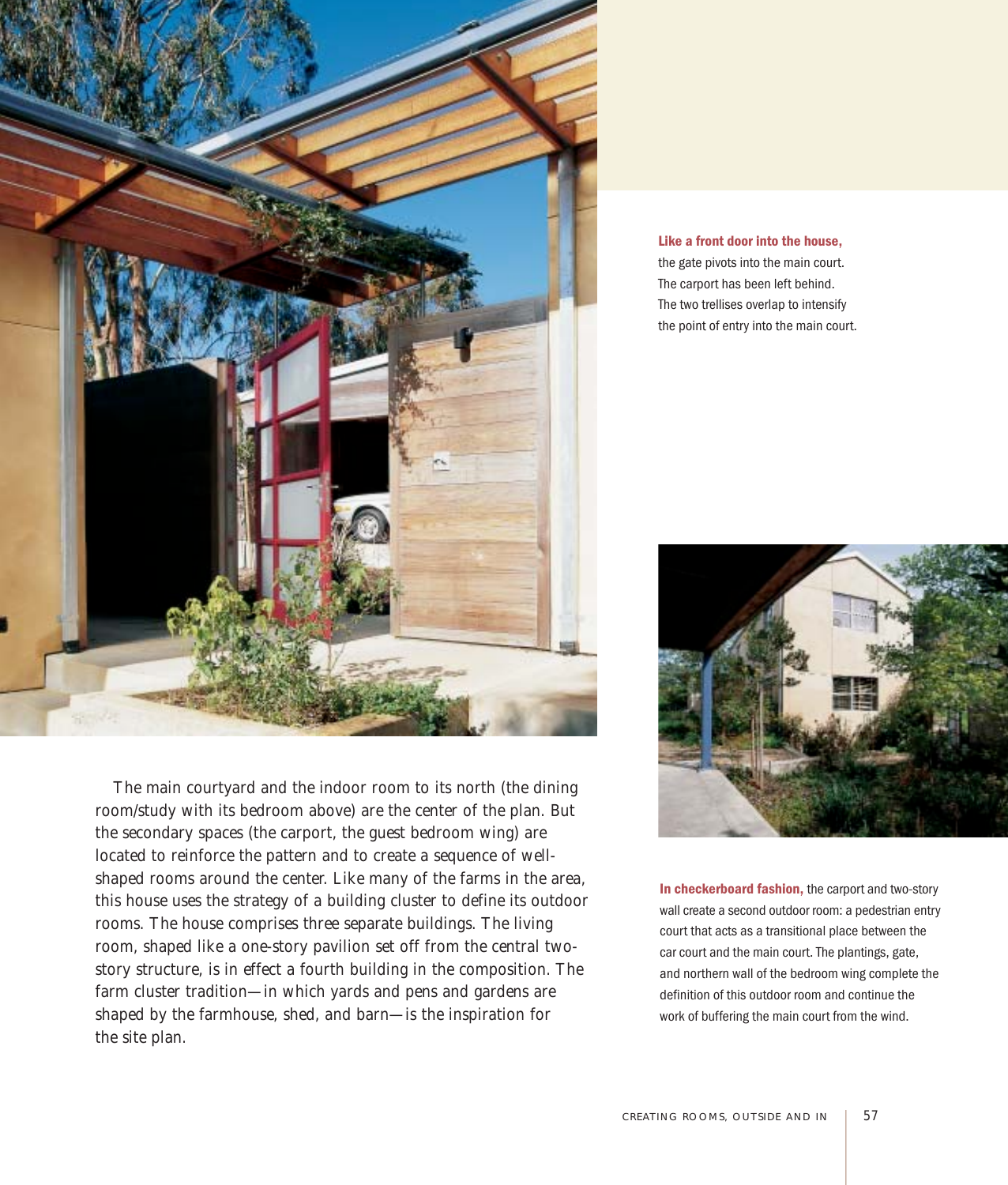The main court is the central outdoor room, protected from the wind and open to the living spaces around it. The concrete path toward the front door is above the court and steps down into it, creating informal seats at the edge of the space. The trellis reinforces the sense of this space as a room, with a low edge for circulation.

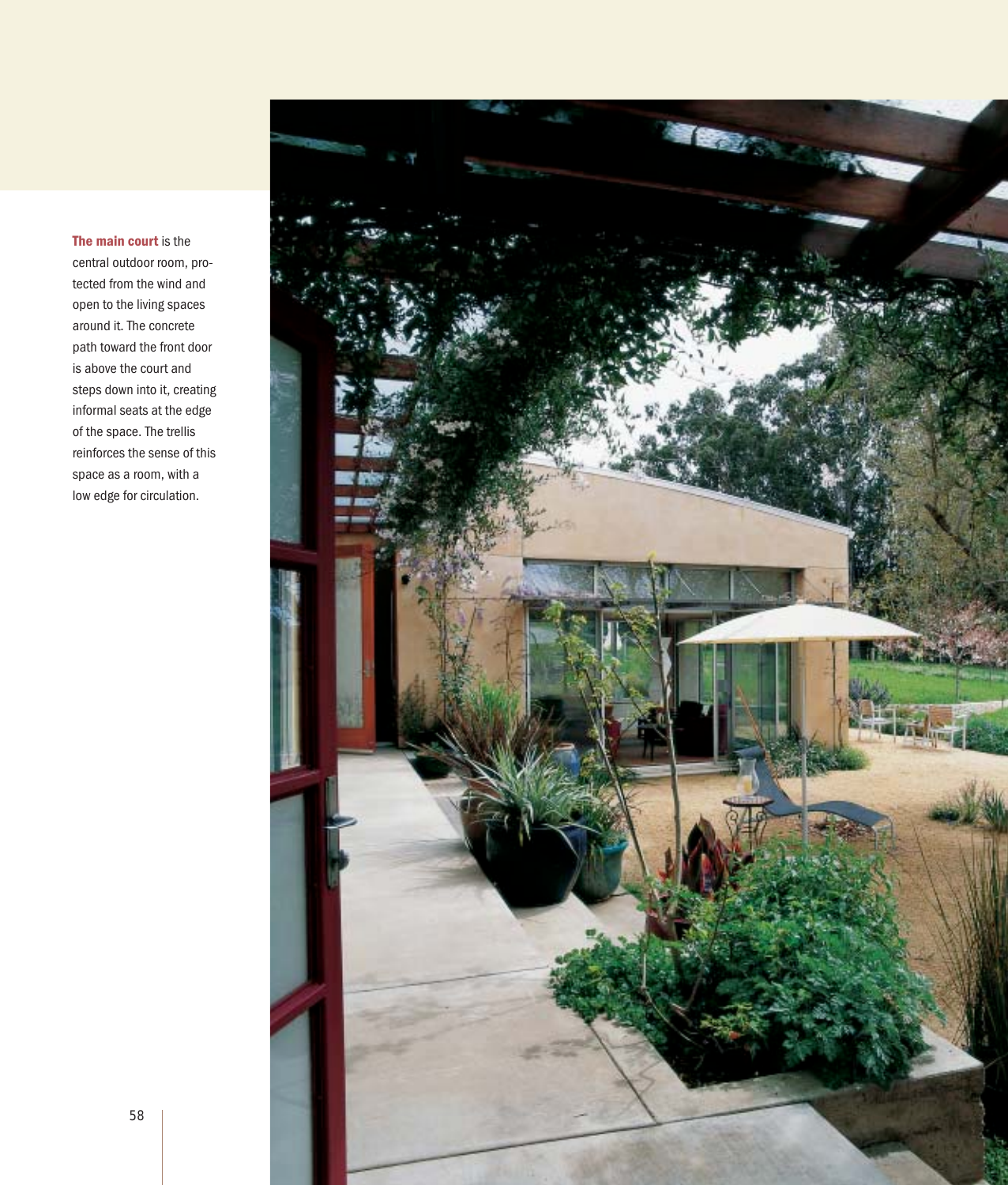*The sequence of rooms will have a natural hierarchy: Some will be large, more important, and more central; others will be supportive and transitional.*

#### **DETAILS STRENGTHEN THE PATTERN**

The details of the house reinforce the overall pattern. The common rooms are each given generous openings out toward the courtyard and the views beyond. Trellised awnings create a transition that further links these rooms and the court. (This is the kind of element we will return to in Places in Between.) The main paths of circulation are laid out to move along the edges of the spaces, so that the rooms are both enlivened by the comings and goings and yet left essentially intact. Landscape features—plantings and low retaining walls—are used to strengthen the shape of the rooms.

An interesting detail in this house, one that again underscores the overall pattern of spaces, is the gate that leads to the main courtyard

#### THE PLEASURE OFPOSITIVE OUTDOOR SPACE

Positive spaces in and around buildings can be thought of as areas that have enough definition—from walls, fences, steps, trees, edges of all kinds—to be seen and experienced as coherent, nameable places. Negative spaces are those fragments of space that are often leftover around and between the positive spaces. Negative space is background space, rarely named in ordinary conversation.

Homes are often thought of as positive elements, and the space they occupy merely the negative emptiness into which they are placed. Houses designed with this attitude are like cakes on a platter, with empty space all around them. But outdoor space can be as positive as the building itself.



SPACE AS NEGATIVE BACKGROUND



SPACE AS POSITIVE PLACE

The thinking behind this pattern is that people feel more comfortable in the outdoors around their homes when that space is positive. Positive spaces tend, therefore, to be used more than negative ones and so are more likely to be developed and improved. Negative outdoor space tends to be unused and avoided.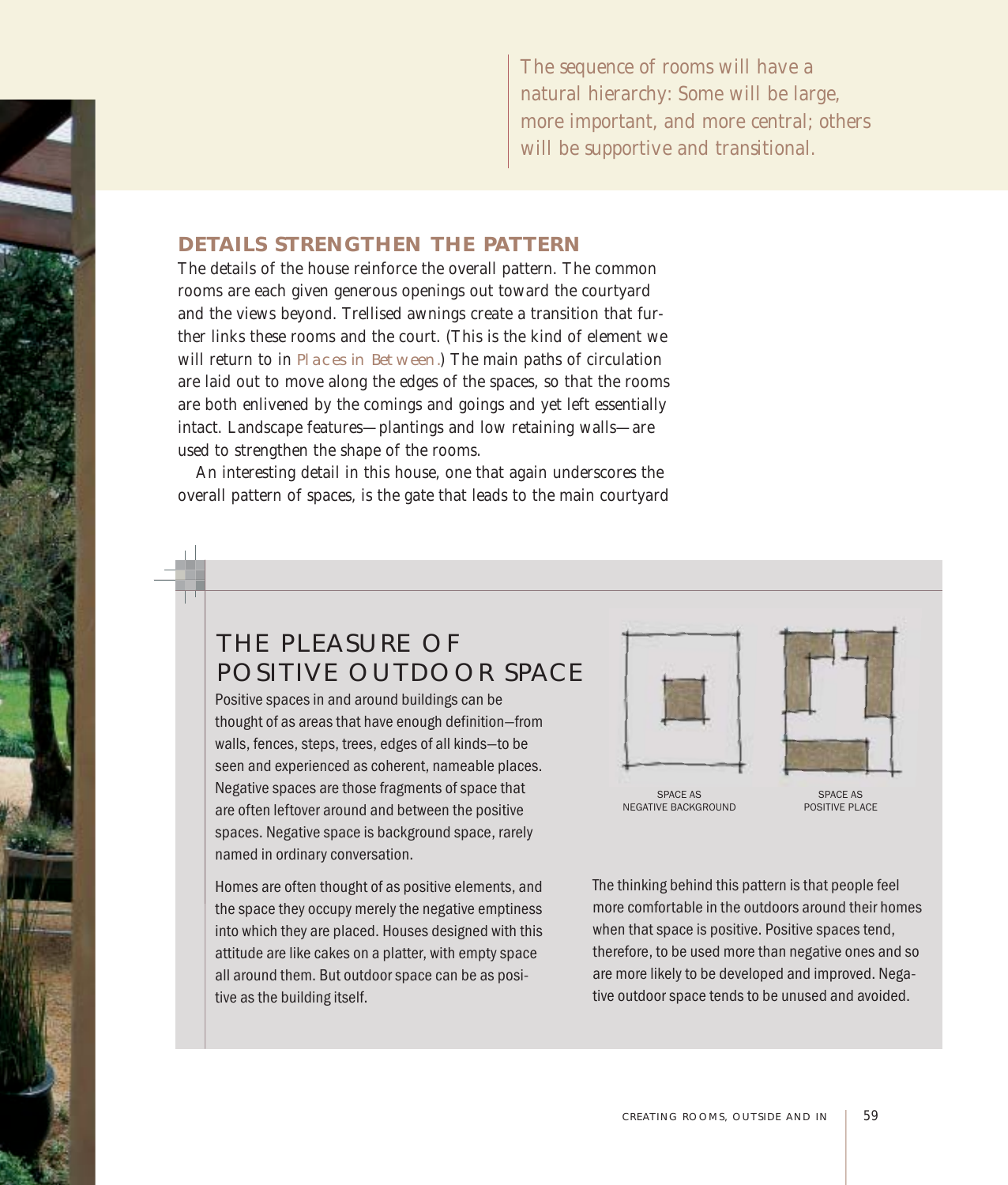

Rotating on the pivot point established by the red gate, the bedroom wing swings out, about 10 degrees beyond the expected 90-degree corner, giving the outdoor room an expansive feeling toward the south. This rotation also serves to give an informal quality to the space, in the tradition of the odd, not-quite-right-angled corners found in vernacular courtyard buildings.

(see the top photo on p. 57). The gate functions almost like a front door, but a door that is properly scaled to the large courtyard. Passing along the west edge of the main building, through the entry garden, you arrive at the gate, which seems almost ceremonial in the way it pivots, opening into the corner of the courtyard. The gate is glazed, but the panes are translucent, not clear, except for one at eye level that provides a glimpse into and through the room beyond. The pivot point of the gate defines the corner off which the bedroom wing itself pivots, a detail that subtly underscores the roomlike shape of the main court.